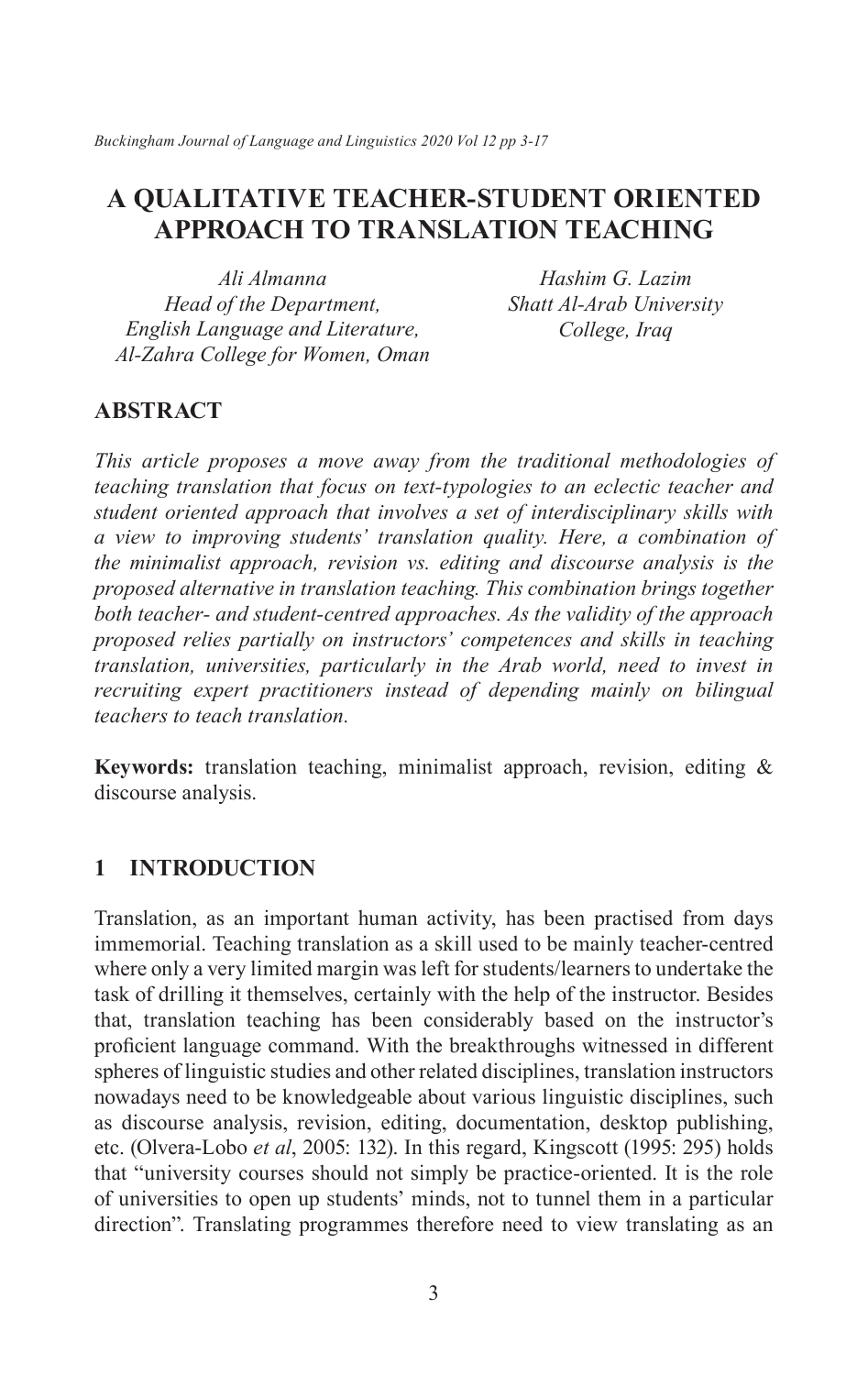activity which takes place within a social context and "should be based on a careful and up-to-date assessment of their multifaceted future profession" (Ulrych, 1995: 251). Further, those programmes need to "cater for client-related skills since a significant part of translators' future professional lives" depend partially on the amount of educational training they receive, "whether they opt for in-house or freelance translating" (ibid.).

It is held in this paper that in parallel to 1) the traditional methodologies of translation teaching that focus on text-typologies and 2) training strategies that can develop professional informational skills, such as using the Internet and the like, attention needs to be paid to the tactics of teamwork cooperation. This is because it is felt that such team work will provide the student trainees with a beneficial learning experience that enhances their competences, be it translating competence, linguistic competence, communicative competence, cultural competence, research competence, etc. According to the EN-15038 European Quality Standard for Translation Services, paragraph 3.2.2 (2006: 7), a qualified translator should have the following competences:

- a) Translating competence, i.e. "the ability to translate texts to the required level"; "it includes the ability to assess the problems of text comprehension and text production as well as the ability to render the target text [...] and to justify the results";
- b) Linguistic and textual competence in the source language and the target language, i.e. "the ability to understand the source language and mastery of the target language"; Textual competence "requires knowledge of text type conventions for as wide a range of standard-language and specialized texts as possible";
- c) Research competence, information acquisition and processing, i.e. it "requires experience in the use of research tools and the ability to develop suitable strategies for the efficient use of the information sources available";
- d) Cultural competence, i.e. "the ability to make use of information on the locale, behavioural standards and value systems that characterize the source and target cultures"; and
- e) Technical competence, i.e. "the abilities and skills required for professional preparation and production of translation", such as "the ability to operate technical resources".

Kiraly (2000) lays emphasis on the importance of encouraging student translators to team up as groups and work together confidently. This can be achieved when translation teaching is based on "authentic situated action, the collaborative construction of knowledge, and personal experience" (ibid: 3). In a similar vein, Al-Qinai (2011: 24) holds that "students' motivation increases tremendously if they are given authentic translation tasks which will eventually be published on the web or in any other media form". Further,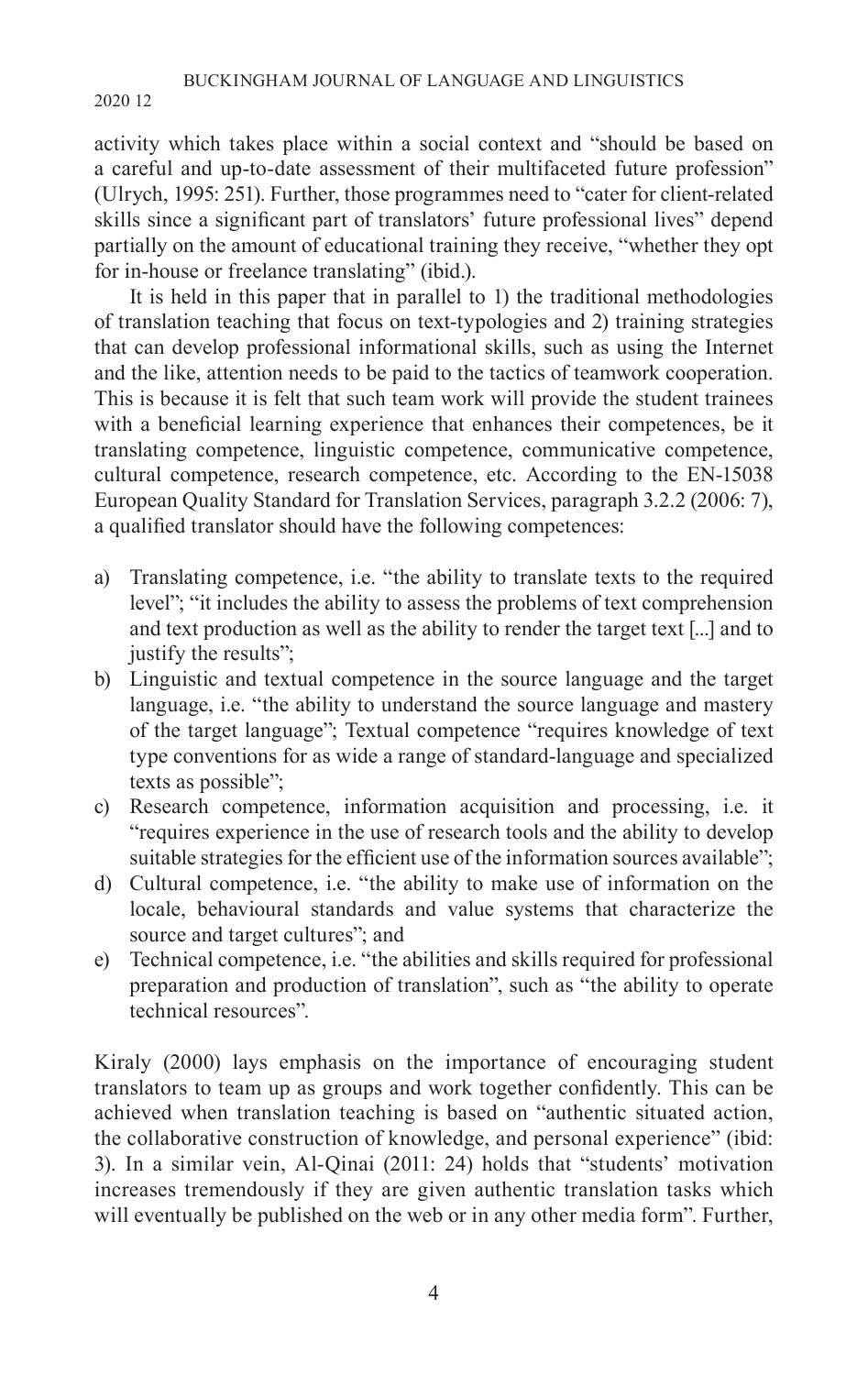the translation teachers prior to selecting or producing resources to their students need to figure out and analyze the student trainees' needs. This attunes well with Thornbury's (2006: 58) view that any course design should consist of a number of stages at the forefront of which come the learner's needs. The stages include:

- a) identification and analysis of the learners' needs;
- b) defining the overall objectives of the course in relation to the learners' needs;
- c) *syllabus design*;
- d) selecting or producing resources;
- e) identifying the ways of testing learners at different stages of the course; and
- f) evaluation which involves ways and procedures for evaluating the overall success of the learners.

In what follows, the researchers will touch on three different approaches that can be used in class with a view to improving the trainee translators' competences and skills—they are a minimalist approach, revision vs. editing and discourse analysis. Prior to this, the ultimate objective of the study, the main problem that the study tries to address and the methodology used in the study will be presented.

# **2 OBJECTIVES & METHODOLOGY**

The ultimate objective of this paper is to review the traditional methodologies of teaching translation that concentrate on text-typologies and, alternatively, proposes an eclectic multi-componential approach that involves a set of interdisciplinary skills with a view to improving the trainee translators' competences and skills. Since translation is multidisciplinary, translator training programmes need to cover not only proficient language command in both source- and target languages, but need to bring together knowledge and skills that belong to different disciplines, such as discourse analysis, revision, editing, documentation, desktop publishing and the like.

It is generally observed in teaching translation at the Department of Translation, College of Arts, University of Basrah, Iraq, that instructors play an almost exclusively key role in the teaching process except for few cases. As students practice translating texts prescribed by their instructors without recourse to other pertinent linguistic disciplines as props and motivation, their translation output therefore remains restricted and noncreative. Be that as it may, it is hypothesized in this paper that helping students to translate as cooperative teams instead of working individually, on the one hand, and acquainting them with the relevant disciplines to translation, such as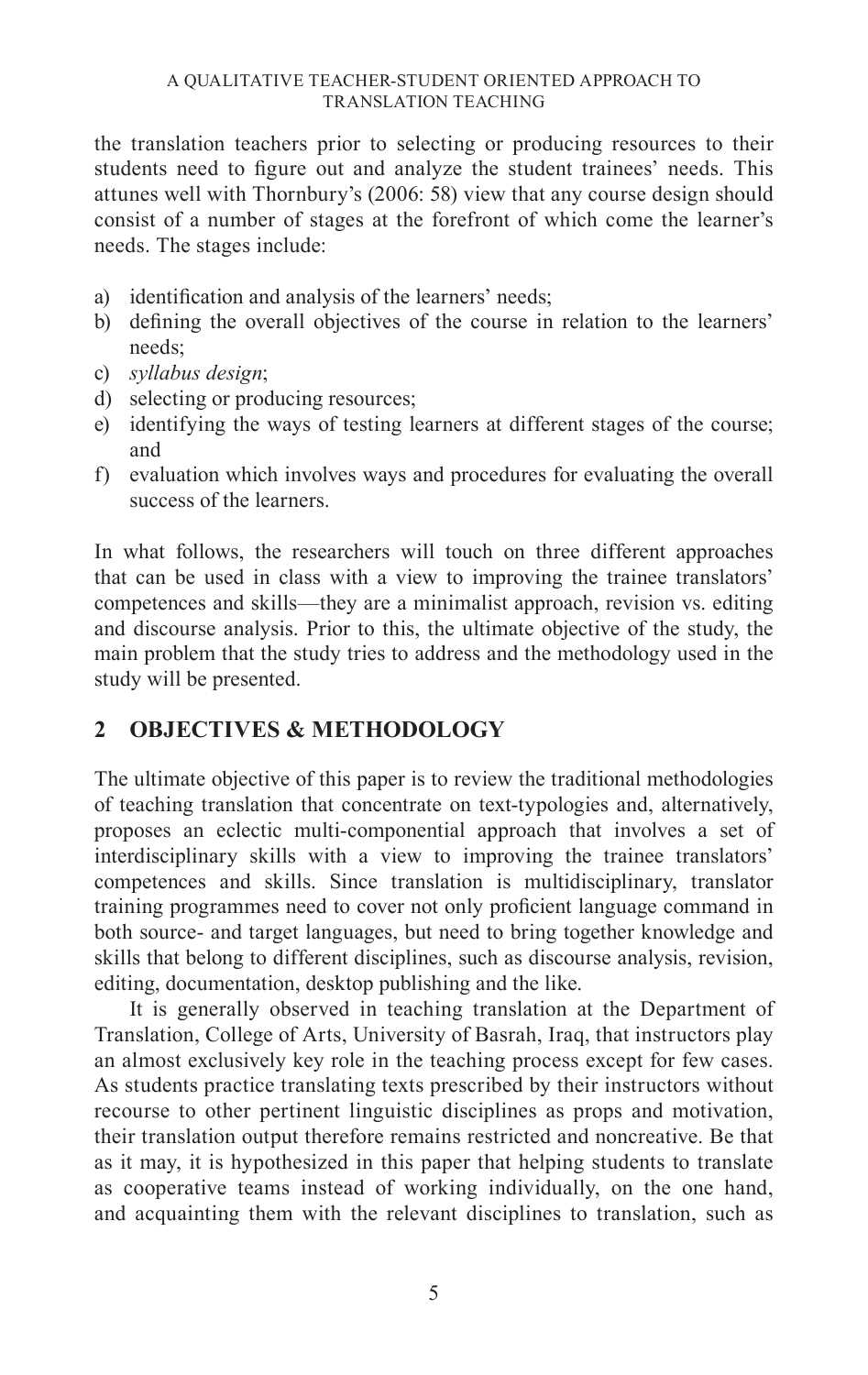discourse analysis, revision, editing, etc, on the other, would surely improve the translation process, and thus enhance their translation competence. To verify these assumptions, the researchers would undertake a test for fourthyear students of the Department of Translation, University of Basrah. Ten students were randomly chosen to render a short text entitled *'Uses of the Internet'* from English into their own language, Arabic. Having implicitly informed the translator students of the translation purpose and the intended readership of the target text (TT) by stating that their translations will be published in one the local magazines, the researchers gave them one hour to finish translating the source text (ST). The students were allowed to use dictionaries. They were asked first to do their translations individually. Then, only a group of five students, who had already undertaken the individual translations, were asked to re-translate the same text collaboratively. It was felt that an empirical research design was most apt for such types of studies that attempt to

- a) have new data or new information derived from the observation of data or from experimental work;
- b) obtain solid evidence which supports or disconfirms hypotheses; or
- c) generate new hypotheses or claims (cf. Williams and Chesterman, 2002: 58).

However, as there are three different approaches proposed in this study, namely a minimalist approach, revision vs. editing and discourse analysis, the aforementioned test was supported by a number of authentic examples taken from various translations done by different translators on different texts between Arabic and English.

# **3 MINIMALIST APPROACH**

According to this approach, the trainee translators are asked to produce and select among different versions they produce by themselves. To put this differently, the trainee translator produces a number of drafts for the same source text, and then selects the most suitable draft among the drafts s/he has already produced. The aim of such an exercise for the trainee translators is to enhance their ability to create a variety of drafts for the same source text on the on hand, and to select among the drafts with justified confidence as quickly as they could. So, the emphasis is laid here on the elimination of the most preferable target text (Pym, 2003: 494).

Accordingly, it is a student-centred approach where the task of the teacher is kept to a minimum. Despite the fact that translation teachers have the right to produce their own versions and assess the student translators' versions, they should work, according to this approach, as coaches who do not interfere till a late stage on the one hand, and their training of the student translators should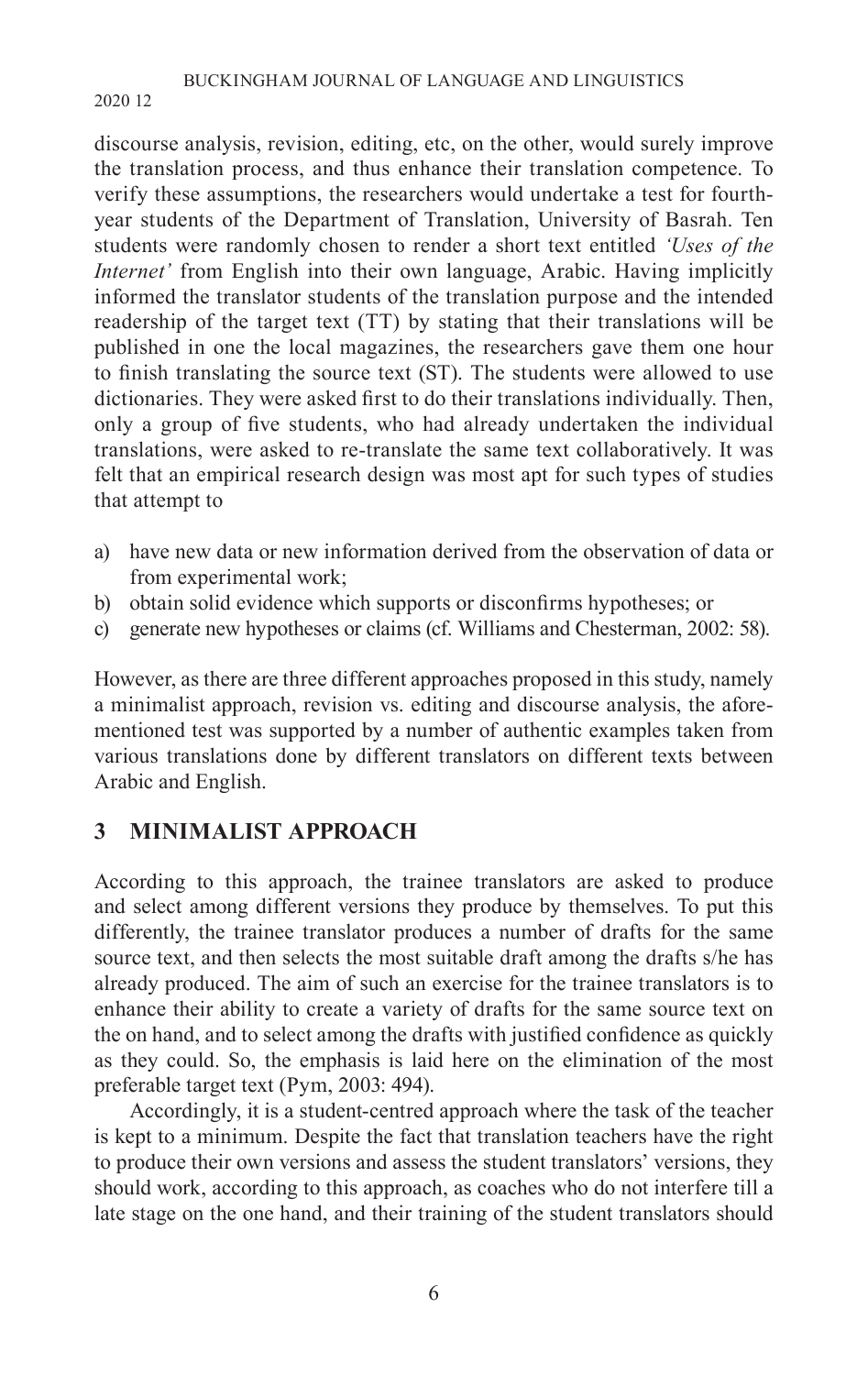not be based on individualism of such assessment procedures on the other hand (ibid: 490).

By way of illustration, let us have a look at the following examples, translated first by individual students and then re-translated collectively by a group of student translators by adopting a minimalist approach:

### **Discussion of the translation test:**

As stated in the previous section, ten fourth-year students of the Translation Department, College of Arts, University of Basrah were randomly chosen to translate a short text (around 100 words) entitled *'Uses of the Internet'* from English into Arabic. They were given one hour to finish translating the text and were allowed to use dictionaries. They were asked first to translate the text individually.

The testees tried as hard as they can to be close to the ST. The theme of the text was preserved to a large extent. Yet, lack of experience and working under the pressure of time led to the following drawbacks:

a) *Syntactic structures*: The sentence *'The internet has brought a transformation in many aspects of life'* has aroused some awkward understanding leading to disconcerted renditions as in the following two examples:

أ. رافق األنترنت التحول في جميع أوجه الحياة.

ب. األنترنت قد يجلب التبديل أو التحويل للعديد من مظاهر الحياة.

Another example is the following rendering: *'Most people have computers in their homes, but even the ones who don't can always go to cyber cafes where this service is provided'.*

كما أن أغلب الناس يمتلكون أجهزة الحاسوب في منازلهم ولكن كل شخص وبشكل تام أي لألشخاص الذين اليمكنهم دوما الذهاب الى صاالت ذات التحكم األتوماتيكي حيث أن هذه الخدمات تقدم.

The translated version definitely lacks cohesion and interrelatedness. One fragment of the sentence does not seem to give sense:

ولكن كل شخص وبشكل تام أي لألشخاص الذين اليمكنهم دوما الذهاب الى صاالت ذات التحكم الأتوماتيكي ...

b) *Wrong choice of equivalents*: students' renderings project a number of examples on the erroneous use of equivalents. Some of these drawbacks are the result of 'fixed' words or phrases in the mind, such as صغيرة قرية) a global village). Other examples are shown in the following table: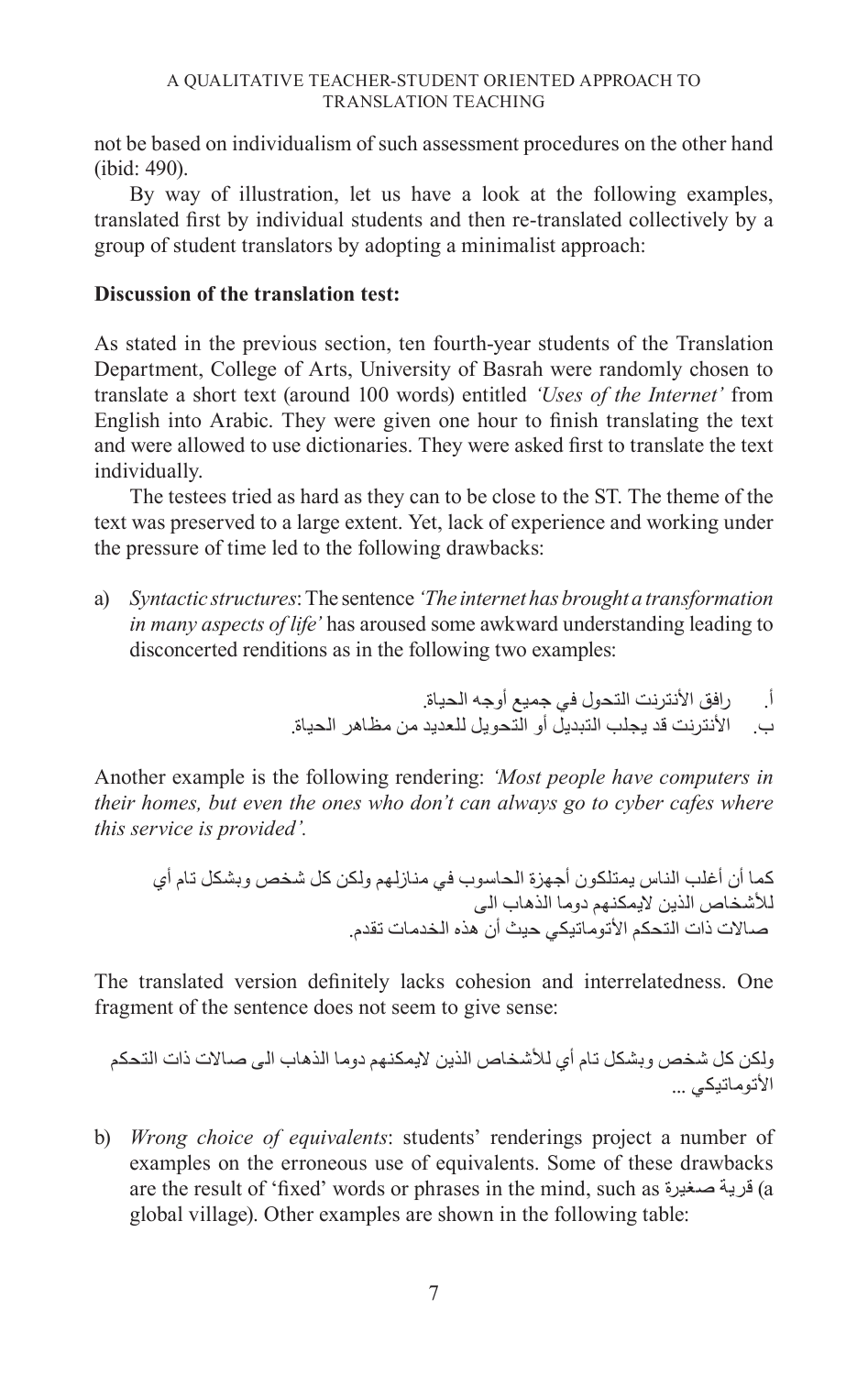| <b>ST</b>           | <b>Students' renderings</b> | acceptable renderings             |
|---------------------|-----------------------------|-----------------------------------|
| computer based      | - مستقر                     | يعتمد على الكمبيوتر               |
|                     | - ذو قاعدة مبنية            |                                   |
| interconnected      | متواصلة                     | متصلة مع بعضها البعض              |
| may link            | تتصا                        | تربط                              |
| introduced          | انشأ                        | استخدم / وضع موضع الاستخدام / ظهر |
| access the internet | الأقتران بالأنترنت          | استخدام الإنترنت                  |
| aspects             | مفاهيم                      | مظاهر / جوانب                     |
| thousands           | مئات                        | آلاف                              |

- c) *Adding unnecessary words*: Although student translators did not seem to overtranslate, their attempts reflected some lack of attentiveness during the translation process as in the following examples:
	- '… *in making the world into a global village'.*
	- في جعل العالم داخل مدينة عالمية - *'It is one of the biggest contributors in making the world into a global*  على األغلب فأن األنترنت هو واحد من أكبر المساهمات في تحويل .*'village* العالم الى قرية صغيرة

It is worth noting that the trainee translators do not have to resort to the minimalist approach when equivalents at the level of words, phrases, expressions or sometimes short sentences have been established. In order for "such an approach to work, it requires the presence of a problem and the generation of more than one rendition usually in a setting that involves a group of trainees" (Al-Qinai: 2011: 28).

# *3.1 COLLABORATIVE TRANSLATION*

A group of five students, who had already undertaken the individual translations, were asked to re-translate the same text collaboratively. It is hypothesized here that teamwork would certainly conduce to an improved and more integrated translation resulting from exchanging of views and persuasive arguments. Given one hour for translation, the collaborative translated text that follows shows a noticeable improvement compared with the individual attempts referred to earlier.

# **استخدامات األنترنت**

األنترنت هو نظام عالمي للمعلومات ويتكون من عدد من الشبكات المتصلة مع بعضها والتي تعتمد بصورة رئيسة على الحاسوب في عملها. وكل شبكة من هذه الشبكات تستطيع ربط آالف الحواسيب بصورة تمكنها من تبادل المعلومات. ساعد األنترنت في حدوث تغييرات ملحوظة في العديد من جوانب الحياة ويعتبر واحد من أكبر المساهمين في جعل العالم قرية صغيرة. تزايد أستخدام الأنترنت بصورة هائلة منذ ان قدم لأول مرة لسهولة أستخدامه. بامكان اي أحد في هذه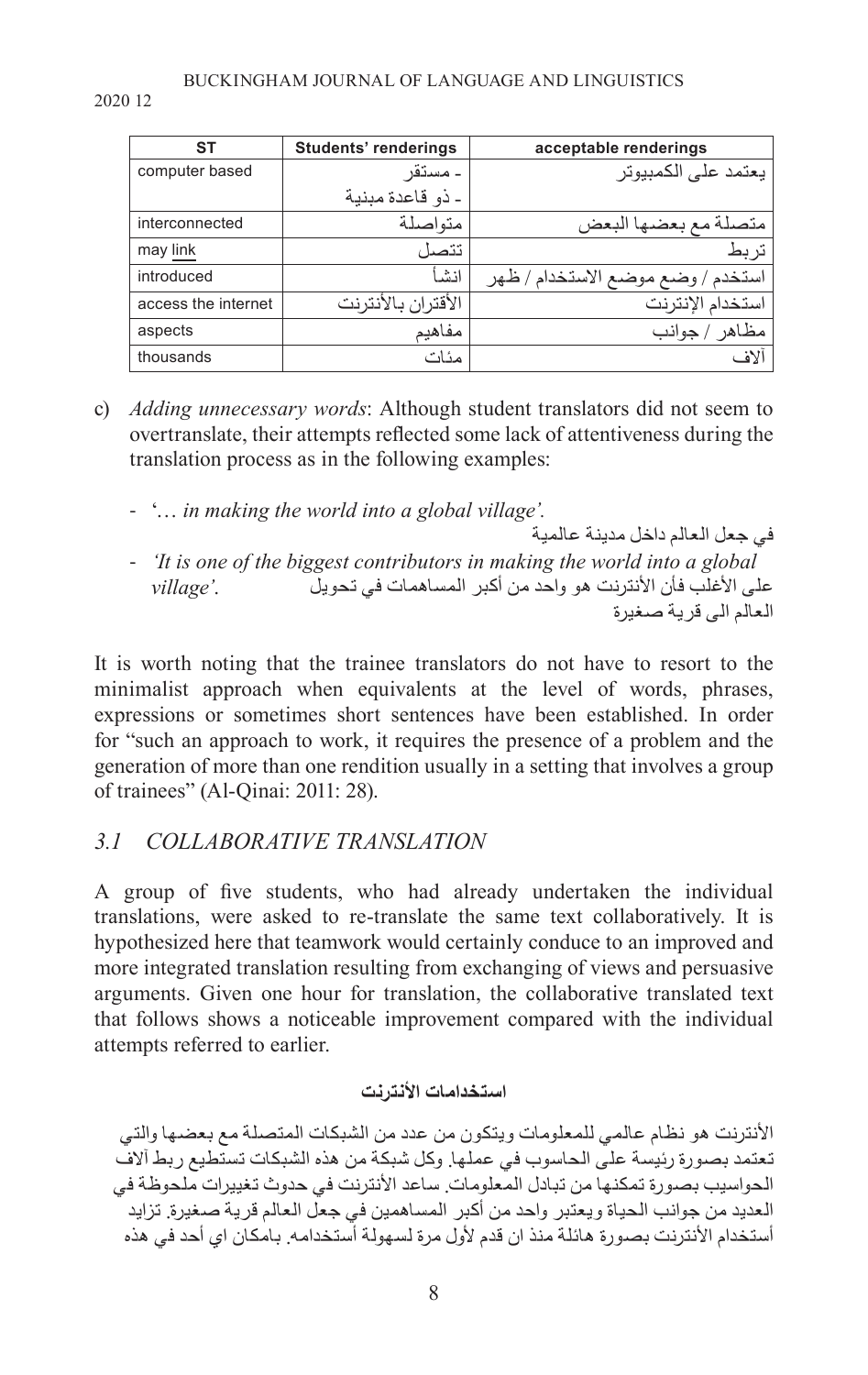الأيام الأطلاع على الأنترنت ، معظم الناس يتصفحون الأنترنت في منازلهم وحتى أولئك الذين اليمتلكون أجهزة حاسوب فبأمكانهم التصفح في مراكز األنترنت حيث تتوفر مثل هذه الخدمة.

The TT here seems generally coherent and understandable. No apparent gaps in the text are diagnosed except for one place (preceding the last sentence). There are, however, a few lexical items which have been translated wrongly, such as 'global' صغيرة ;introduced قدمّ , and spelling mistakes resulting mainly from their failure to distinguish between الوصل همزة' i.e. the connecting glottal stop' and همزة الأطلاع and بأمكانهم بامكان إن أستخدام .i.e. the disconnecting glottal stop', viz' القطع 'i.e. the disconnecting

# **4 REVISION VS EDITING**

In addition to the minimalist approach, another type of exercise needs to be activated in class, i.e. revision and editing. Prior to giving a detailed description of these processes, it is felt that a distinction needs be made between these two processes, i.e. revision and editing, and other related processes such as proofreading. To start with, revision "entails a professional, informed assessment of translation decisions and products. The process of revision is bi-directional and its purpose is to exert quality control" (Chackachiro, 2005: 225). He adds that such a process requires the assessor to

- a) comprehend the content of the ST,
- b) assess the process of translation and
- c) be familiar "with the target-language culture, audience, and literature (in the broadest sense of the word)" (ibid.)

Revision is different from proof-reading and editing. Proof-readers normally busy themselves with language-related issues such as grammatical, syntactic, morphological, etc. and, at times, they pay attention to stylistic issues (for more details, see Almanna 2013: 130–136). By contrast, what concerns editors is how to achieve the "optimum orientation" of the proof-read and revised TT to live up to the target reader's expectations (Graham 1983: 104), by exploiting the lexical, syntactic and stylistic norms of the target language (TL) to the fullest (cf. Belhaaj 1998: 85). In this regard, Mossop (2007: 120) lists four criteria that should be taken into account by translation editors. They are posed in the form of questions that editors should ask themselves:

- 1) Are there some parts of the text which will not be of interest to the target readership?
- 2) Do several paragraphs have to be eliminated to make the text fit into the allotted space?
- 3) Is the writing lively and interesting? A translation may be accurate, idiomatic and authentic, but nevertheless make for rather dull reading.
- 4) Is the content appropriate to the genre? (Mossop, 2007: 120)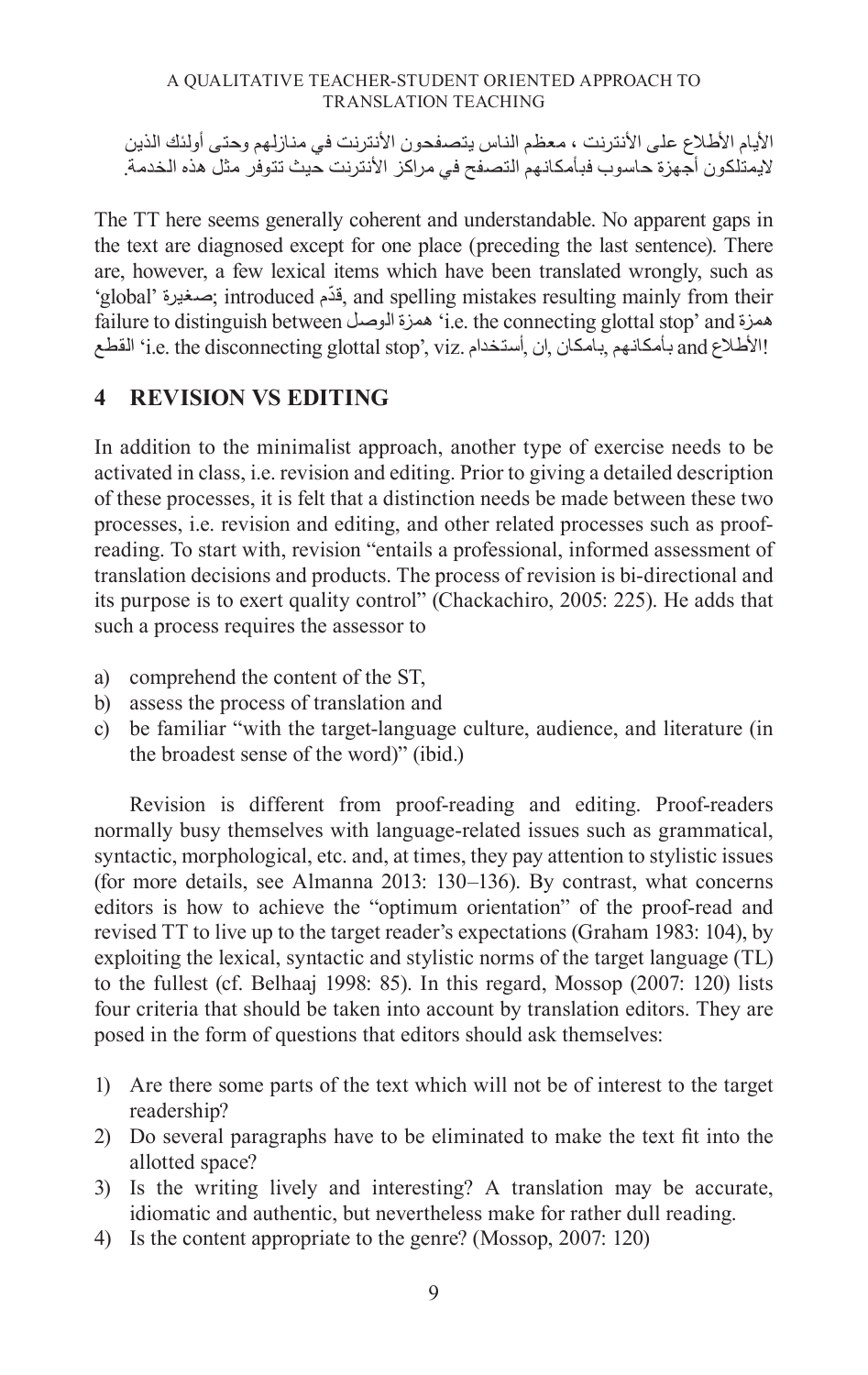### BUCKINGHAM JOURNAL OF LANGUAGE AND LINGUISTICS

2020 12

In his list of criteria, in particular the first one, it seems that Mossop, "focusing on the translation of governmental papers to be used in the workings of institutions and departments, does not concern himself with literary texts" (Almanna, 2013: 134). As such, he does not account for the ethics of translation that "postulate that translation should signal the foreignness of the foreign text and create a readership that is more open to cultural differences" (Venuti, 1998: 87).

As such, there are two different approaches that a translation instructor can use in class, i.e. revision and editing. Revision as a tool for translation teaching can be conducted in different ways for example but not limited to:

- a) the student provides his/her partner(s) with the source text that s/he has already searched and prepared an ideal translation for;
- b) the teacher provides his/her students with the same text or different texts and asks the students to act as revisers to classmates; and
- c) the teacher provides his/her students with a bad translation and asks them to improve it.

Of course, here the student as a reviser should have access to the source text and should bring issues such as accuracy, completeness, readability and the like to the fore. It is worth mentioning that student translators' abilities and skills can well be sharpened if they are given roles as participants in the translation process. Further, the student reviser needs to justify his/her comments. Consider the following two representative examples:

| Example (1): |  |
|--------------|--|
|--------------|--|

| <b>ST</b>                | Use of the internet has grown tremendously since it was introduced. It is<br>mostly because of its flexibility. Nowadays one can access the internet<br>easily. |
|--------------------------|-----------------------------------------------------------------------------------------------------------------------------------------------------------------|
|                          | تزايد استخدام الأنترنت بصورة هائلة منذ أن قدم لأول مرة لسهولة                                                                                                   |
|                          | أستخدامه ، بـأمكان أي أحد في هذه الأيام الأطلاع على الأنترنت.                                                                                                   |
| <b>TT after revision</b> | فمنذ ظهور  الأنترنت واستخدامه بتزايد بصورة هائلة وذلك لمر ونته                                                                                                  |
|                          | وسهولة استخدامه حيث اصبح بأمكان أي شخص تصفح الأنترنت بسهولة                                                                                                     |
|                          | تامة في يومنا هذا ِ                                                                                                                                             |
| Justification            | Although the translation is generally good, there is lack of connectors<br>and coherence between ideas and sentences.                                           |

*Example (2):*

| <b>ST</b>                | Only after it was privatized                                                    |  |
|--------------------------|---------------------------------------------------------------------------------|--|
|                          | وبعد أن نقلت ملكبته                                                             |  |
| <b>TT after revision</b> | وبعد أن خصخصت ملكنته                                                            |  |
| <b>Justification</b>     | This is an example of 'mistranslation' as the idea is not conveyed<br>properly. |  |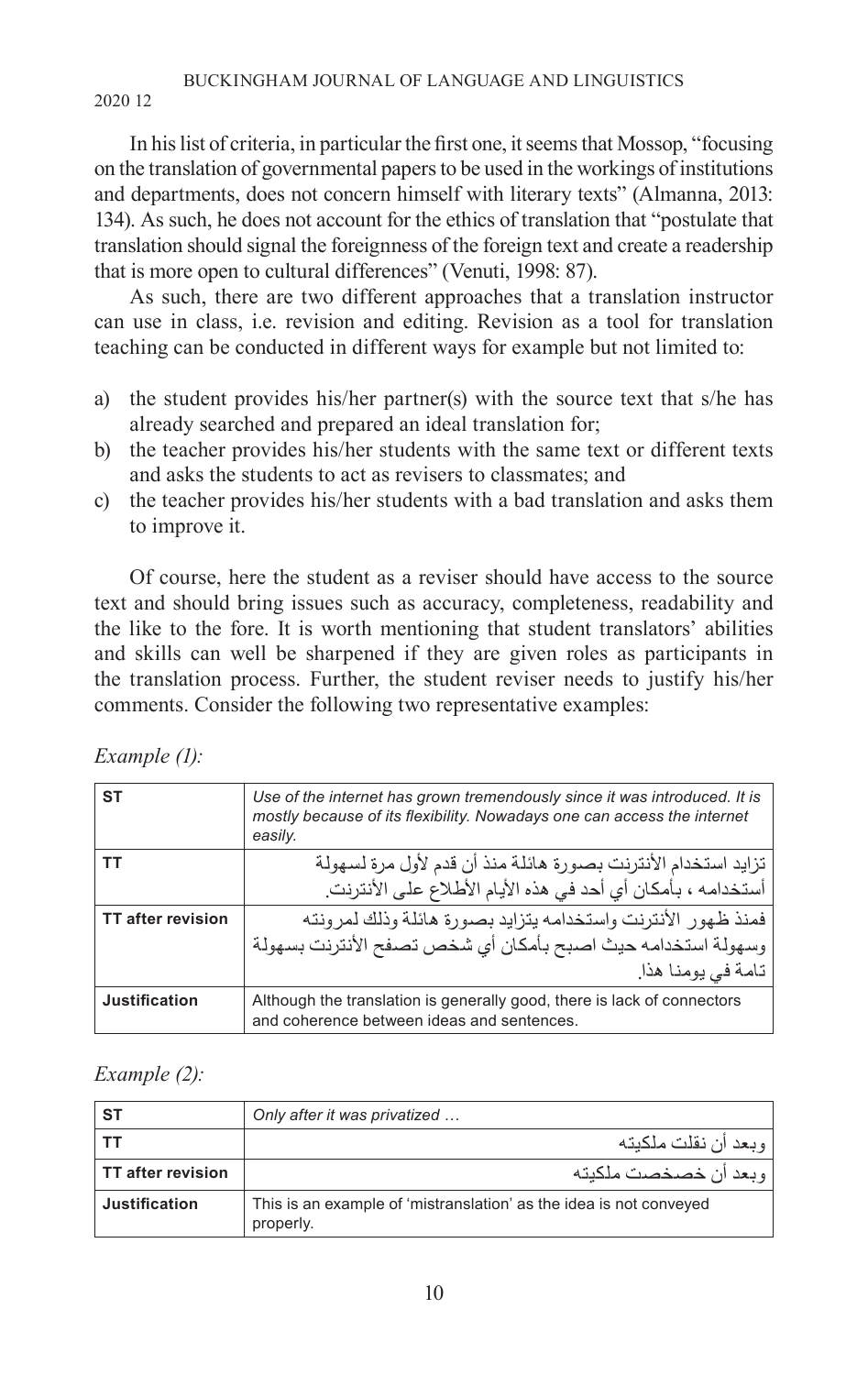With regard to editing, the trainee students as editors are required to shift their focus of attention, with the help of their course instructors, towards naturalness, i.e. well-formedness, acceptability, idiomaticity, authenticity, contemporaneity, intelligibility, accessibility, and readability (cf. As-Safi and Ash-Sharifi (1997: 60–61). They have to work on the TT without any access to the ST. Their task is confined to improving the TT to live up to the target readers' expectations. Such an exercise will help trainee students to develop a set of skills that would enable them to get rid of the constraints imposed on them by virtue of the ST *per se*. It is the responsibility of translation instructors to encourage their students at the beginning of the course to write as a TL writer would, taking into consideration the likely reading ability of the user of the TT. In other words, trainee students are encouraged to give full consideration to 'expectation norm', i.e. they need to take into account the TL grammaticality, acceptability, appropriateness and so on in a certain text type (Chesterman, 2000: 76). However, towards the end of the course, students' attention needs to be brought to the fact that there is an original text that needs to be analyzed, appreciated and reflected on in the TL, provided that this would not distort the TL linguistic and stylistic norms. This is in line with the 'relation norm', i.e. the translator has to take into consideration the relationship between the ST elements and the TT elements (ibid.).

# **5 DISCOURSE ANALYSIS FOR TRANSLATION**

Discourse analysis is essentially interdisciplinary, combining linguistic, sociocultural and cognitive elements. There are numerous definitions of discourse analysis, perhaps the simplest being the one offered by Brown and Yule (1983: 1) "the analysis of language in use". Discourse analysis has moved away from former approaches that consider translation as an exercise in which translators normally pay attention to grammatical rules and use bilingual dictionaries. Discourse analysis deals with the complex relationships among meaning, culture and language, thereby showing the limitations of bilingual dictionaries as a good translation tool. When translators analyze the text at hand in an attempt to understand it and put a finger on the elements that need special treatment in translation, they have to consider the entire text as a translation unit, not the single word or sentence, thus fixing particular attention to the context, co-text, communicative dimension, pragmatic dimension and semiotic dimension (cf. Hatim and Mason, 1990).

Based on the researchers' own experience and remarks made by other colleagues who are teaching translation at different universities (for example Mohammad Farghal and Jamal Al-Qinai of the University of Kuwait; Said Faiq of the American University of Sharjah, UAE, Mike Hall of the University of Westminster, UK; Raymond Chakhachiro of the University of Western Sydney, Australia; Hasan Ghazala of the University of Umm Al-Qura, Saudi Arabia), one of the difficult problems in translation training is to teach the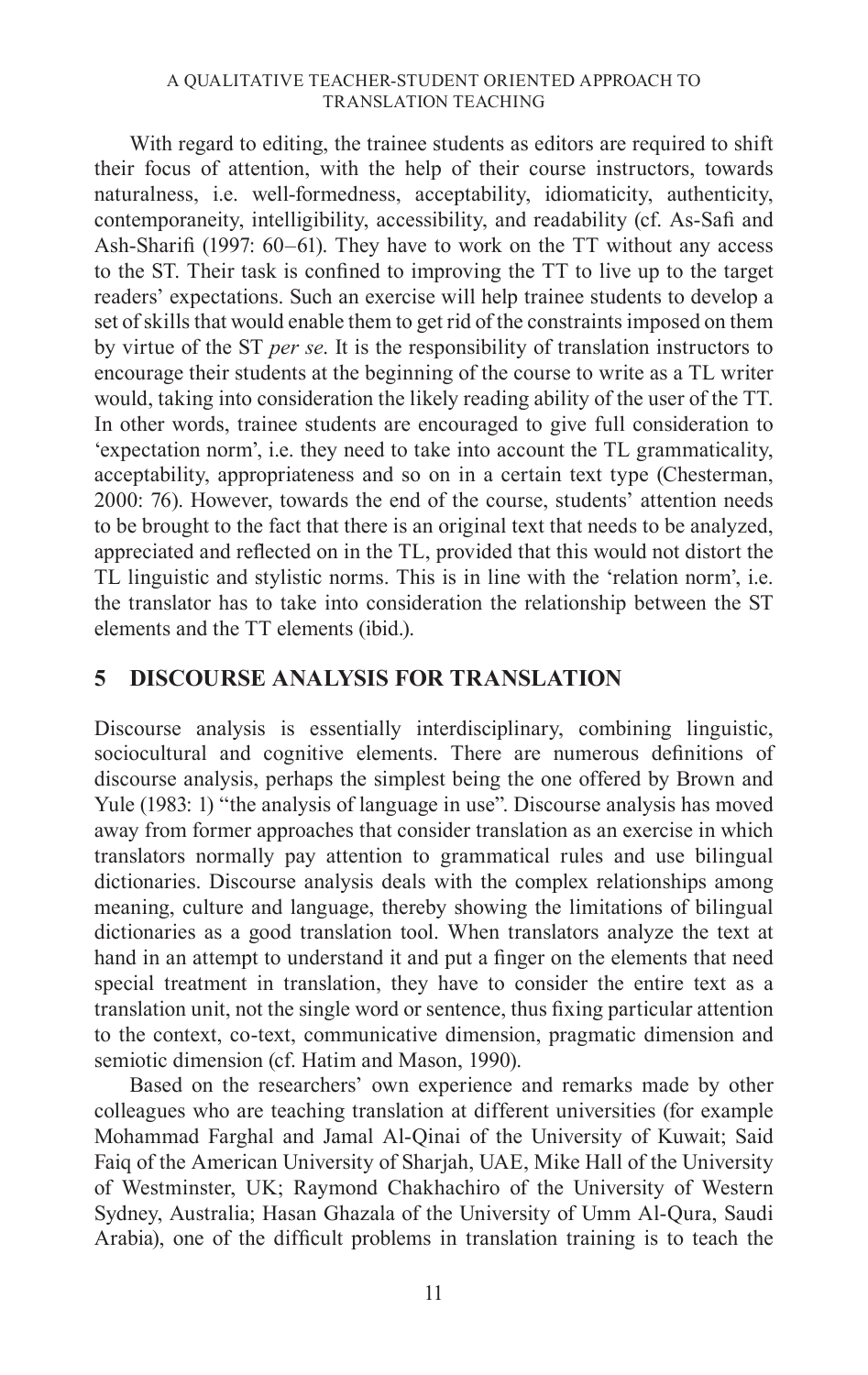trainee students how to criticize a published and/or unpublished translation academically. In some cases, students busy themselves with finding translation mistakes and merely state that they do not like this translation, thereby suggesting alternatives they believe to be correct. Even worse, sometimes they replace workable translations with bad translations without being able to justify their own versions (cf. Farghal, 2012: 72). Thus, it is important to encourage the trainee student "to perform ST discourse analysis as part of their pre-translation competence before embarking on the process of reformulation into TL" Al-Qinai (2011: 33).

It is worth noting that prior to giving the trainee translators the opportunity to practice by themselves, they may be provided with a reasonable period in which discourse analyses are practiced on published translations with the help of the instructor. At the beginning, however, the approach is almost exclusively teacher-centred. Instructors work hand in hand with their students by providing them with their comments on every single aspect of discourse in an attempt to let them understand the discoursal processes involved in the production of the ST, its function and the translator's role in carrying its sense across language barriers (Lederer, 2007: 21), thus building up self-confidence inside them. As stated above, then, such an exercise can be utilized as a tool for developing translation competence as it heightens students' awareness of the process involved in translating and in the production of translations. Discourse analysis will help them to reflect on what they are doing (cf. Schäffner, 2002; Lederer, 2007; Hall, 2008; Al-Qinai, 2011).

According to the EN-15038 European Quality Standard for Translation Services, paragraph 3.2.3 (2006: 7), the translation evaluator (in our case the translation teacher/instructor), in addition to having the same competences that a qualified translator should have, such as translating competence, linguistic and textual competence, research competence, cultural competence and technical competence, s/he should

- a) have "translating experience in the domain under consideration";
- b) be as objective as possible; and
- c) be able to distinguish between errors and stylistic preference.

Unfortunately, most universities in the Arab world still recruit English teachers to teach translation. In this regard, Al-Qinai (2011: 35), echoing Lederer (2007: 17), rightly comments that such a practice is problematic, because "in order for someone to teach translation, one has to be an expert practitioner in order to understand translation procedures and problems as well as understand what is expected from translators in the job market".

The framework of the linguistic analysis applied here is adopted partially, but not entirely, from Hall (2008). It is based on the analysis of the source and target language texts, operating within two dimensions, the macrocontext, "which has a situational focus", and the microcontext, "which focuses on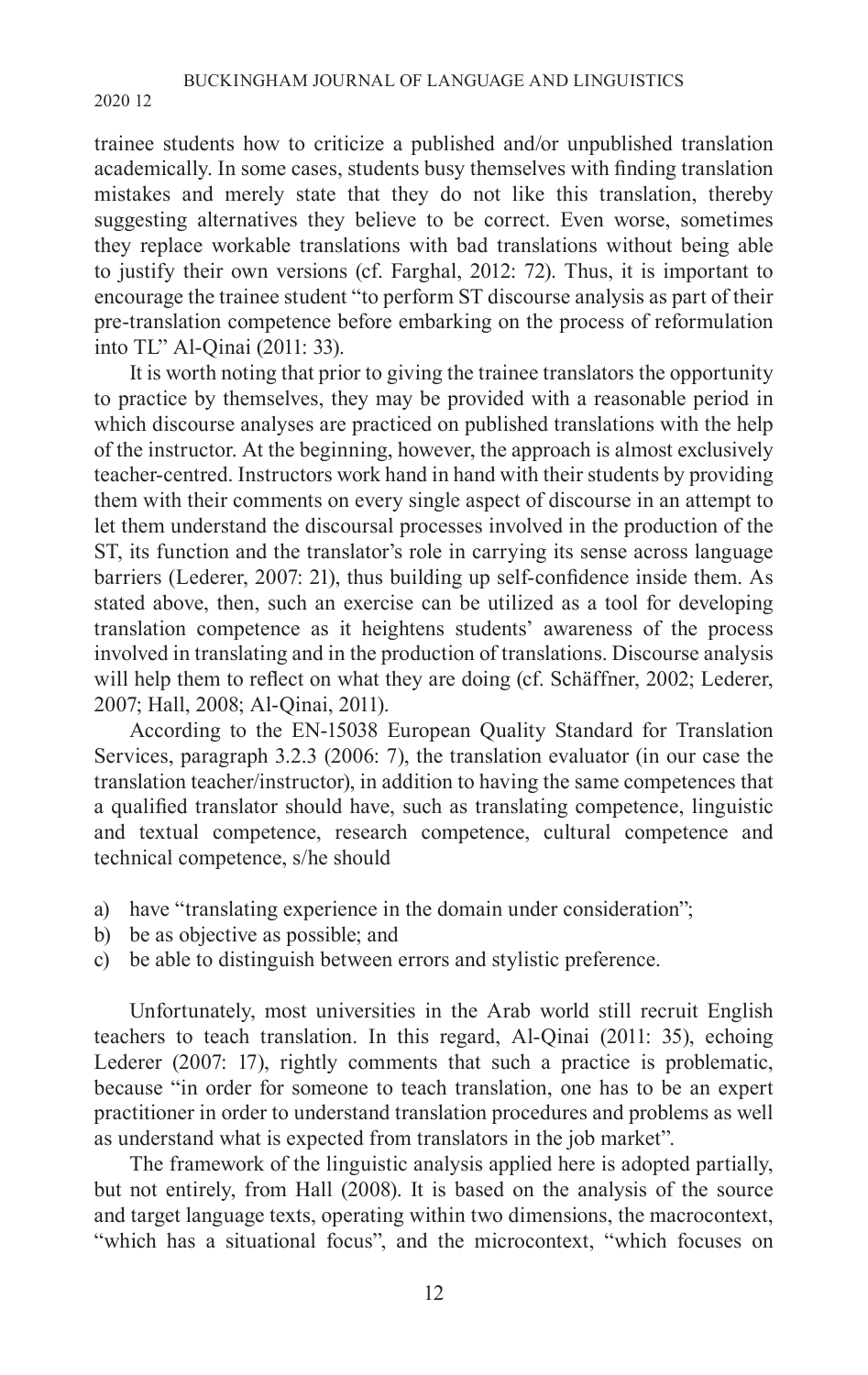syntactical and lexical factors" (Hall, 2008: 26–27). The approach makes use of comprehensive text analysis, of source and target language texts, genre, text type, register and language function and so other issues. The six areas of concentration provide the essential linguistic components to enable effective comment on overall strategy and the translation process and challenges as well as the identification and annotation of the treatment of particular translation issues that require special attention and application. These areas are:

- a) Role of language: register, language function, choice of lexical items and idioms, and grammatical equivalence in translation (such as verb aspect);
- b) Aspects of pragmatics: implicature, speech acts, horonifics, politeness strategies;
- c) Aspects of textuality: cohesion and thematic progression;
- d) Cultural aspects: culture-specific terms, modes of address, names and key references, etc;
- e) Stylistic aspects: tropes (i.e. metaphor, simile, metonymy, pun, irony, personification, rhetorical questions, onomatopoeia, oxymoron, etc.) vs. schemes (i.e. parallelism, ellipsis, asyndeton, polysyndeton, anadiplosis, climax, chiasmus, etc.);
- f) Strategic aspects: local strategies (i.e. reasoned decisions taken by the translator when facing a particular problem, such as addition, omission, deviation, etc.) vs. global strategies (i.e. the overall strategy taken by the translator before embarking on translating the text).

Due to time and space limitations, these aspects cannot be tackled in detail in this study; therefore, only two aspects would be highlighted, namely the role of language and stylistic aspect. To demonstrate how meaning is directly affected by the sort of language used, let us consider the following example quoted from Choukri's (2000:  $175-176$ ; 6<sup>th</sup> edition) and translated by Bowles (1993: 130–131):

سأتركها لك عند سيدي مصطفى، صاحب قهوة الرقاصة، أنه رجل طيب وأمين، هل تعرفه؟ نعم لقد ترددت على قهوته مرات.

*"I'm going to leave the money with Sidi Mustafa at the Café Ragassa. He's reliable. Do you know him?"*

*"Yes, I go there often."*

### **Comments:**

In the above example, there is a shift in verb aspect from perfective, expressed in the ST by ترددت لقد to progressive, expressed by the present simple tense in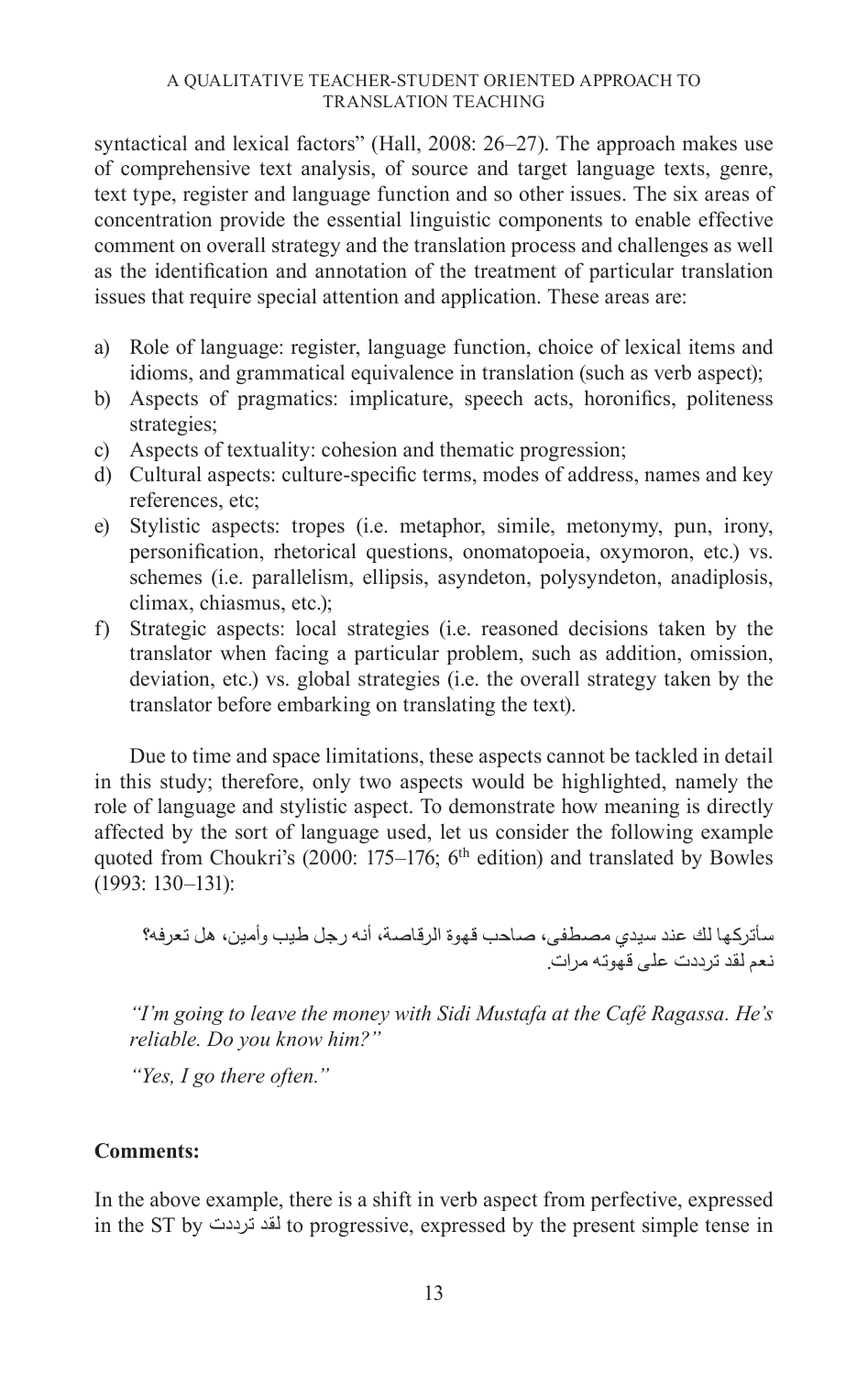the TT. Such a shift in verb aspect does influence both continuity and time frame. The emphasis in the source text is on the repeated occurrence of the action up to the present, i.e. *I've been there several times*, while the emphasis is laid on the regularity and frequency of the action as a matter of routine.

To further demonstrate the impact of failing to take into account the role of language, let us consider the following example quoted from Karim 'Abid's (2010: 63) story (ع )السيدة غرام *The Passion of Lady A* and translated by Eric Winkel (2010: 63):

ّ نزل الرجل من دون أن يعرف عواقب هذه النزوة، فكر لو أن هذه األمسية الخضراء ال تنتهي، لو أنه ظل هكذا مغموراً بهذه المفاجأة الملائكية، اللحظة التي لا مثيل لها، شعر بأنه أصبح ثىفافاً وخفيفاً كأنه موجود وغير موجود ..

*The man got down, not knowing what the consequences of his sudden impulse would be. He thought, if this green evening would not end! If he could stay like this undetected by these unexpected angels! in this moment unlike any other. He was sure he would awake feathery and light, as if he was here, or not here.*

# **Comments:**

- 1) Here, in the above extract there is a combination of both misuse and inconsistency in the use of punctuation marks—the exclamation mark is followed by a capital letter '*If*' in the first occurrence, but, later, it is followed by a small letter '*in*'. Further, there is no need for a comma after the introductory verb '*thought*' as long as the translator has resorted to indirect speech.
- 2) There is also a minor grammatical mistake in the use of the adverb of place '*here*' in the reported speech whose introductory verb is in the past tense '*was*'. In such a case, the adverb of place '*here*' should be changed into '*there*' as in ' *... there, or not there'.*
- if he if ' لو أنه ظل هكذا مغمورا بهذه المفاجئة الملائكية An example of deviation in *had remained caught up in such an angelic (or great) surprise*' can be identified here. The translator mistakenly has translated it into '*If he could stay like this undetected by these unexpected angels'*, thus producing a completely different image in the mind of the target reader.
- 4) As far as the original language function is concerned, it is poetic in so far as it focuses on the message and the selection of language and stylistic elements (cf. Burton, 1980: 175). However, the language in the TT loses most of its stylistic elements, thereby affecting its poetic function.

To demonstrate the impact of failing to reflect certain stylistic features in authentic translation practice, let us consider the following example quoted from Greene's (1980: 9) *The Bomb Party* and translated into Arabic by 'Ali Sālih (1989: 7):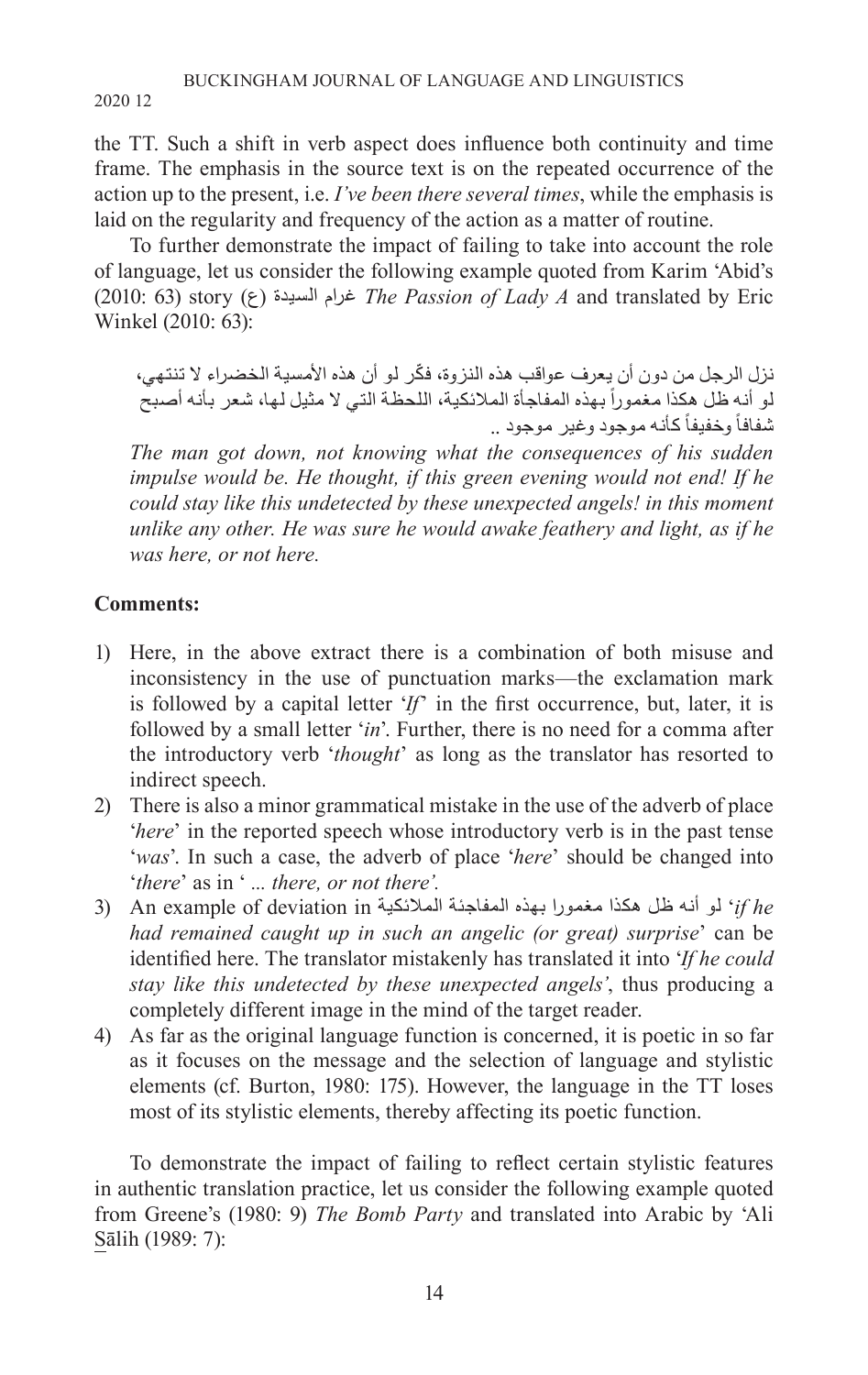*I think that I used to detest Doctor Fischer more than any other man I have known just as I loved his daughter more than any other woman.*

أظن أنني اعتدت كره الدكتور فشر أكثر من إي إنسان آخر عرفته في حياتي، مثلما أحببت ابنته أكثر ً من كل النساء الأخر يات.

### **Comments:**

- 1) Here, it is apparent that the original writer uses parallelism: (I used to detest Doctor Fischer more than any other man/I loved his daughter more than any other woman). Such parallel structures need to be reflected in the TT, provided that such a reflection would not distort the TL linguistic and stylistic norms (see below).
- 2) Further, Greene introduces two antonyms, i.e. *'detest'* vs. *'love'* and *'man'* vs. *'woman'* in a very short extract. As these antonyms fall in parallel structures, they acquire stylistic features that need to be maintained in the TT. Given these stylistic features full consideration, the translator could have produced a rendering as in:

ً مثلما كنت أظن أنني كنت أكره الدكتور فشر أكثر من أي رجل آخر عرفته بحياتي، تماما ّ أحب ابنته أكثر من أي امرأة في العالم.

Here, an attempt is also made to deliberately use antonyms in our suggested rendering: أكره vs. أحب ّ and رجل vs. امرأه. It is also worth noting that the main reason for opting for the lexical item كره' i.e. *hate*', rather than بغض' i.e. hate + hostility' or مقت' i.e. hate + censure' is to make up for the alliteration utilized by the original writer, i.e. detest Doctor.

Having obtained the required experience, student translators are then asked to do the task by themselves, thus the approach at the end of the course will turn into a student-centred approach.

# **6 CONCLUSION**

In this paper, the traditional methodologies of teaching translation that focus on text-typologies have been reviewed in an attempt to propose a comprehensive qualitative approach that involves a set of interdisciplinary skills with a view to improving the trainee translators' level.

Due primarily to the nature of the translation process itself, some extra skills and practice, comprising discourse analysis, revision, editing, documentation, text presentation, desktop publishing and the like need to be given to trainee translators. As such, special attention needs be paid to the minimalist approach, revision vs. editing and discourse analysis. It has been shown that such an approach is only effective and valid when students have, or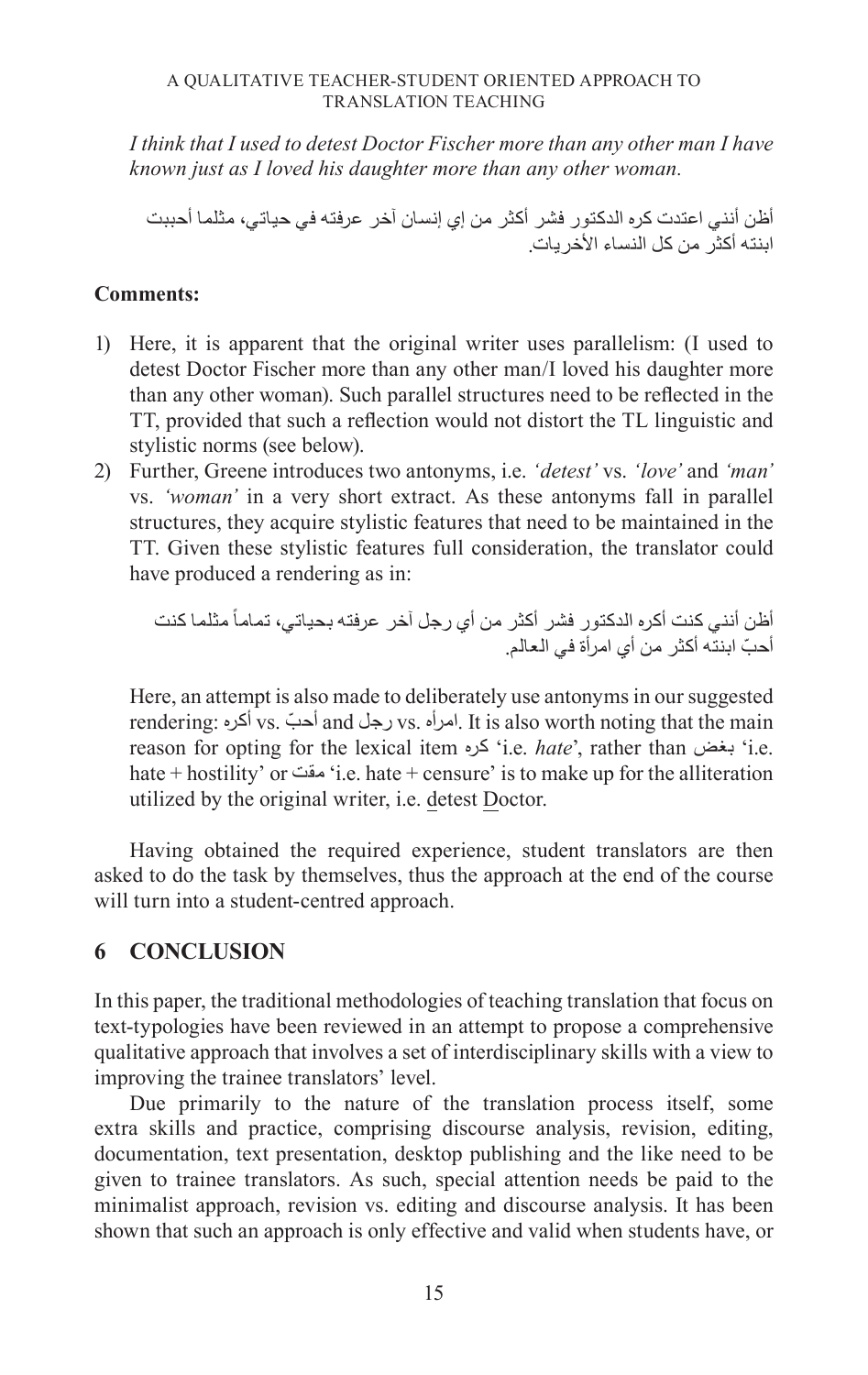acquire through training, a good command in source- and target languages as well as developing a certain level of cultural competence.

The approach proposed in the current study is a combination of both teacher- and student-centred approaches. As the validity of the approach relies partially on teachers' competence and skills in teaching translation, it is strongly recommended that universities in Iraq, and possibly in the Arab world, need to recruit expert practitioners to teach translation. Expert practitioners can effectively contribute to the teaching of translation, alongside academics with a good grasp of the theoretical knowledge of the subject. This is because bilingual teachers, whatever communicative competence they have in both languages, cannot understand translation procedures and problems as well as understand what is expected from translators in realistic situations. Further, it has been shown that discourse analysis, as an approach to text analysis, provides both translation students and translation teachers with resources for making reasoned decisions objectively on the one hand, and for justifying these decisions on the other. Discourse analysis can be applied in translation to all text types: literary, scientific, legal, religious and so on. Translation teachers/ instructors will work hand in hand with their students by providing them with their comments on every single aspect of discourse in an attempt to let them understand the discoursal processes involved in the production of the source text, its function and the translator's role in carrying its sense across language barriers, thus building up self-confidence inside them.

### **7 REFERENCES**

- Almanna, A. (2013). *Quality in the Translation of Narrative Fictional Texts from Arabic into English for the Purposes of Publication: Towards a Systematic Approach to (Self-) assessing the Translation Process*, unpublished Ph.D thesis: University of Durham.
- Al-Qiniai, J. (2011a). "Training Tools for Translators and Interpreters", *JJMLL*, Vol. 3 (1), pp. 19–38.
- As-Safi, A. and Ash-Sharifi, I (1997). "Naturalness in Literary Translation", *Babel*, Vol. 43 (1), pp. 60–75.
- Brown, G. and Yule, G. (1983). Discourse Analysis Cambridge: Cambridge University Press.
- Burton, D. (1980). *Dialogue and Discourse: A Sociolinguistic Approach to Modern Drama Dialogue and Naturally Occurring Conversation*. London/ Boston/Henley: Routledge and Kegan Paul.
- Chakhachiro, R. (2005). "Revision for Quality", *Perspectives Studies in Translatology*, Vol. 13 (3), pp. 225–238.
- Chesterman, A. (2000). *Memes of Translation: The Spread of Ideas in Translation Theory.* Amsterdam/Philadelphia: John Benjamins.
- Farghal, M. (2012). *Advanced Issues in Arabic-English Translation Studies*. Kuwait: Kuwait University Press.